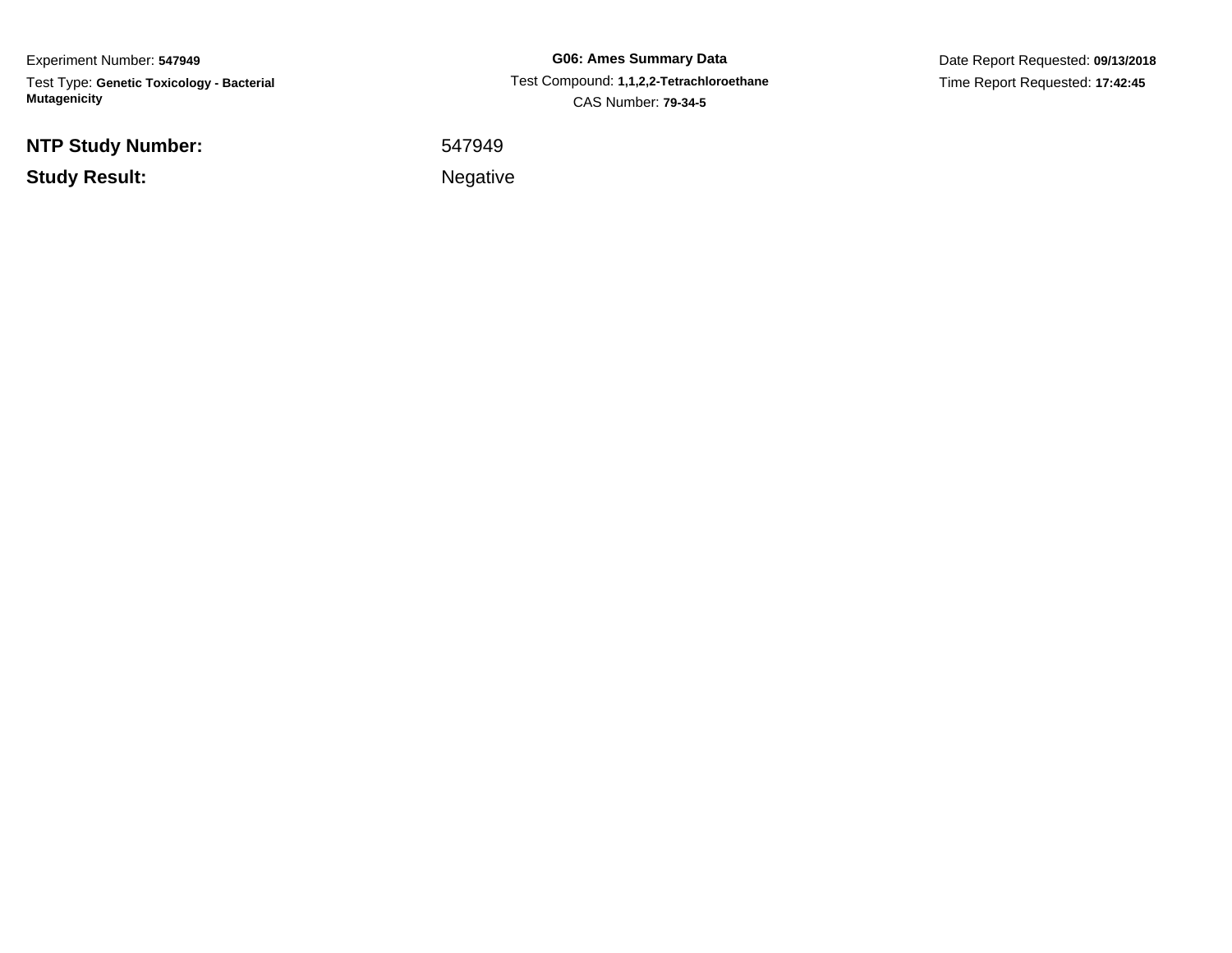Test Type: **Genetic Toxicology - Bacterial Mutagenicity**

# **G06: Ames Summary Data** Test Compound: **1,1,2,2-Tetrachloroethane**CAS Number: **79-34-5**

|                               |                   |                   | Strain: TA100          |                        |                     |
|-------------------------------|-------------------|-------------------|------------------------|------------------------|---------------------|
| Dose (ug/Plate)               | <b>Without S9</b> | <b>Without S9</b> | <b>With 10% Rat S9</b> | <b>With 10% Rat S9</b> | With 10% Hamster S9 |
| Vehicle Control <sup>1</sup>  | $121 \pm 13.4$    | $180 \pm 17.2$    | $170 \pm 8.9$          | $178 \pm 4.4$          | 7.7<br>$156 \pm$    |
| 10.0                          | $105 \pm 3.8$     | $172 \pm 7.8$     | $173 \pm 10.8$         | $180 \pm 2.1$          | $170 \pm$<br>2.2    |
| 33.0                          | $127 \pm 4.7$     | $179 \pm 5.1$     | $182 \pm 3.8$          | $166 \pm 15.8$         | 155 $\pm$<br>6.7    |
| 100.0                         | $113 \pm 9.2$     | $173 \pm 2.9$     | $168 \pm 10.5$         | $172 \pm 11.4$         | $175 +$<br>7.6      |
| 333.0                         | $89 \pm 8.4$      | $161 \pm 14.7$    | $198 \pm 22.5$         | $189 \pm 8.8$          | 192 $\pm$<br>4.8    |
| 1000.0                        | $2 \pm 0.9$       | $166 \pm 6.7$     | $1 \pm 0.6$            | $153 \pm 11.8$         | 0.0<br>$0 \pm$      |
| <b>Trial Summary</b>          | Negative          | Negative          | Negative               | Negative               | Negative            |
| Positive Control <sup>2</sup> |                   |                   | $819 \pm 28.7$         | $821 \pm 24.2$         | $1904 \pm 113.1$    |
| Positive Control <sup>3</sup> | $592 \pm 3.0$     | $742 \pm 24.3$    |                        |                        |                     |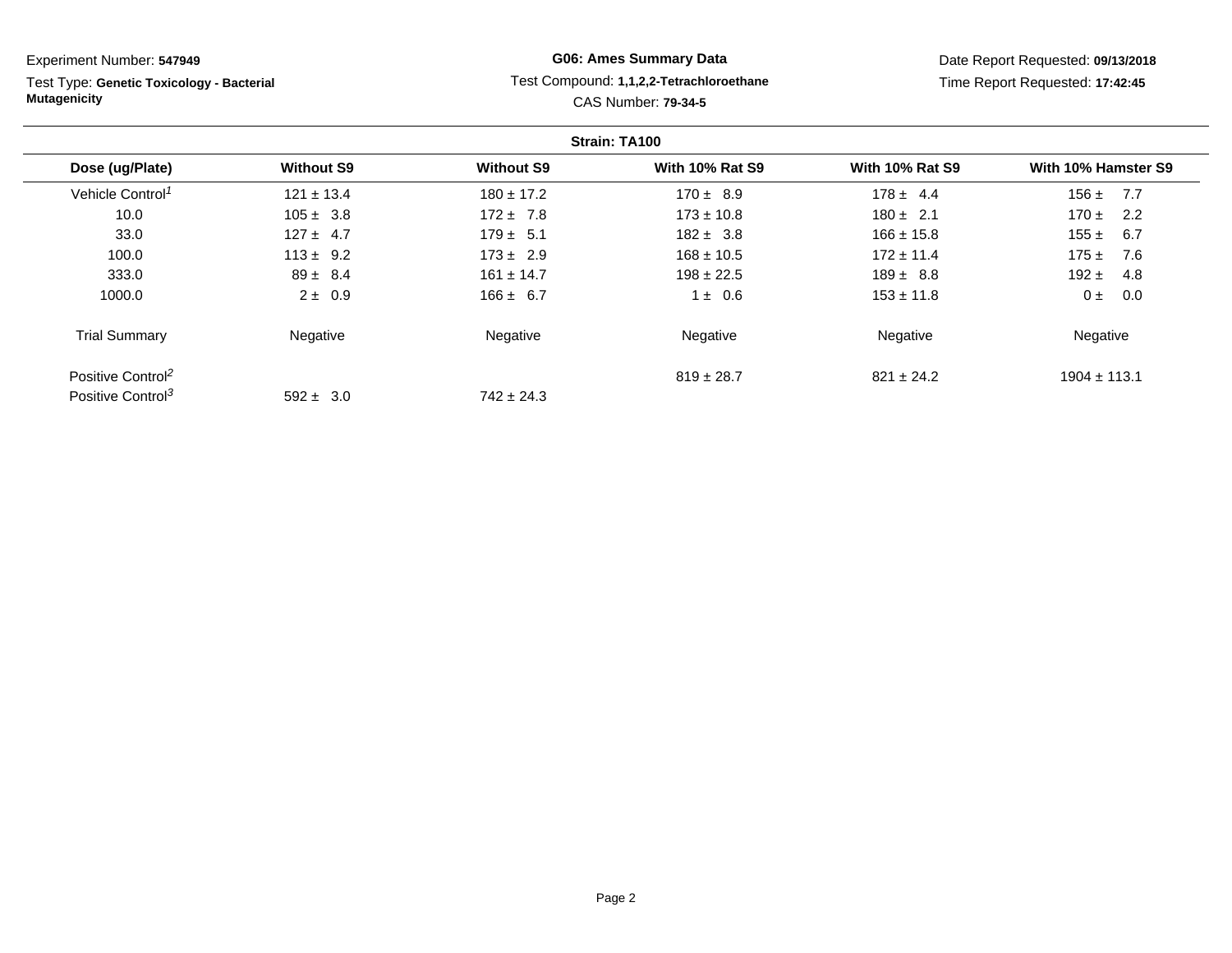Test Type: **Genetic Toxicology - Bacterial Mutagenicity**

# **G06: Ames Summary Data** Test Compound: **1,1,2,2-Tetrachloroethane**CAS Number: **79-34-5**

Date Report Requested: **09/13/2018**Time Report Requested: **17:42:45**

#### **Strain: TA100**

| 10.0<br>33.0<br>100.0<br>333.0<br>1000.0<br>Negative |                                                                |                     |
|------------------------------------------------------|----------------------------------------------------------------|---------------------|
|                                                      | Dose (ug/Plate)                                                | With 10% Hamster S9 |
|                                                      | Vehicle Control <sup>1</sup>                                   | $183 \pm 6.9$       |
|                                                      |                                                                | $184 \pm 7.3$       |
|                                                      |                                                                | $177 \pm 2.6$       |
|                                                      |                                                                | $195 \pm 8.4$       |
|                                                      |                                                                | $207 \pm 10.1$      |
|                                                      |                                                                | $135 \pm 8.4$       |
|                                                      | <b>Trial Summary</b>                                           |                     |
|                                                      | Positive Control <sup>2</sup><br>Positive Control <sup>3</sup> | $1985 \pm 198.7$    |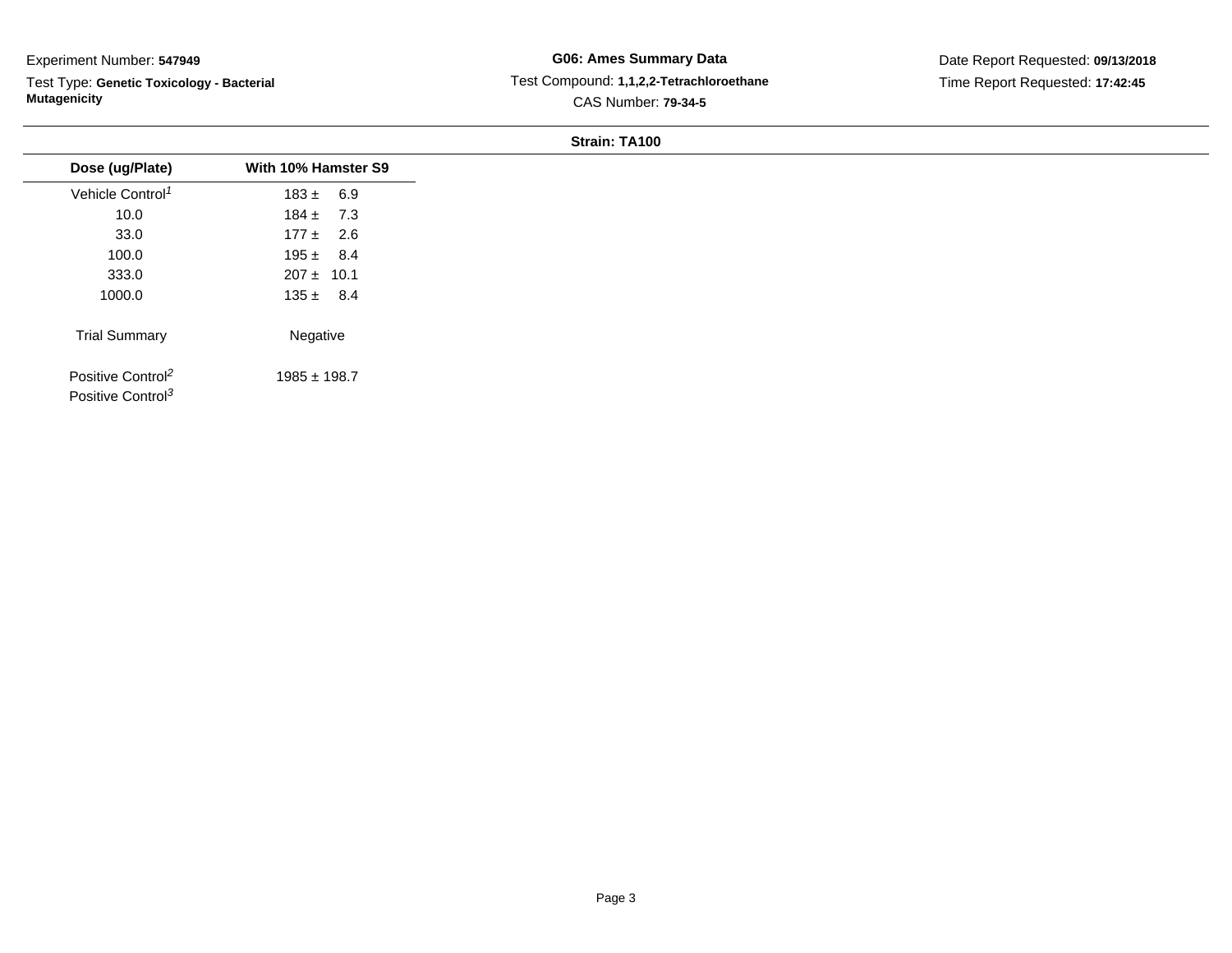Test Type: **Genetic Toxicology - Bacterial Mutagenicity**

# **G06: Ames Summary Data** Test Compound: **1,1,2,2-Tetrachloroethane**CAS Number: **79-34-5**

|                               |                   |                   | Strain: TA1535         |                        |                        |
|-------------------------------|-------------------|-------------------|------------------------|------------------------|------------------------|
| Dose (ug/Plate)               | <b>Without S9</b> | <b>Without S9</b> | <b>With 10% Rat S9</b> | <b>With 10% Rat S9</b> | <b>With 10% Rat S9</b> |
| Vehicle Control <sup>1</sup>  | $6 \pm 0.7$       | $6 \pm 0.3$       | $6 \pm 1.3$            | 6 ± 0.6                | $10 \pm 1.3$           |
| 10.0                          | $5 \pm 0.3$       | $4 \pm 0.7$       | $6 \pm 1.8$            |                        | $7 \pm 0.9$            |
| 33.0                          | $8 \pm 0.3$       | $7 \pm 1.5$       | $11 \pm 1.2$           |                        | $8 \pm 1.2$            |
| 100.0                         | $6 \pm 0.3$       | 1.0<br>5±         | $17 \pm 0.9$           | $2 \pm 0.6$            | $13 \pm 1.2$           |
| 167.0                         |                   |                   |                        | $4 \pm 0.9$            |                        |
| 333.0                         | $6 \pm 0.7$       | $5 \pm 1.9$       | $17 \pm 1.5$           | $7 \pm 0.7$            | $17 \pm 1.5$           |
| 667.0                         |                   |                   |                        | $1 \pm 0.3$            |                        |
| 1000.0                        | 7 ± 2.0           | $6 \pm 3.0$       | Toxic                  | $1 \pm 0.6$            | $2 \pm 0.3$            |
| <b>Trial Summary</b>          | Negative          | Negative          | Equivocal              | Negative               | Negative               |
| Positive Control <sup>2</sup> |                   |                   | $45 \pm 3.7$           | $36 \pm 1.8$           | $72 \pm 11.2$          |
| Positive Control <sup>3</sup> | $378 \pm 16.0$    | $261 \pm 53.0$    |                        |                        |                        |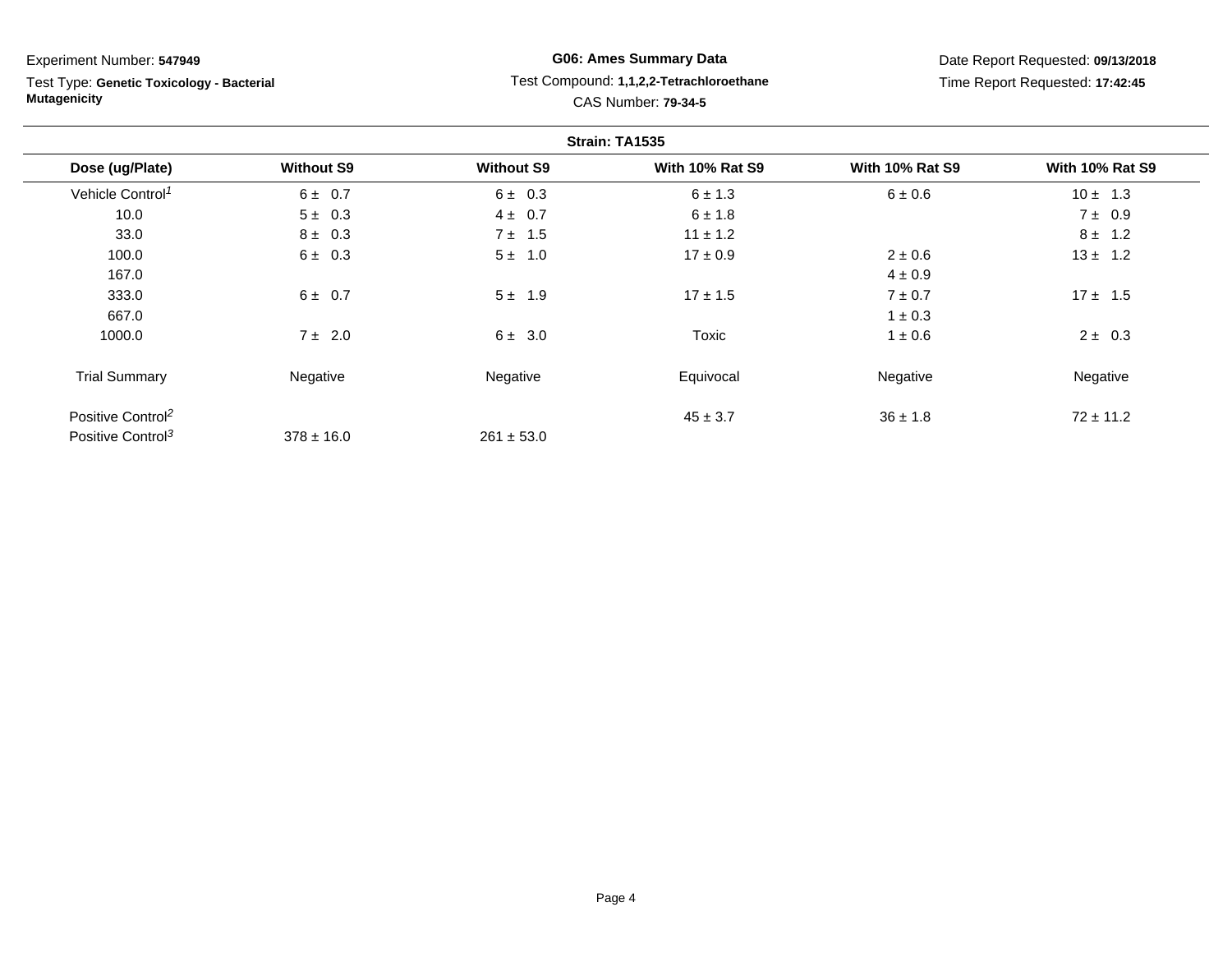Test Type: **Genetic Toxicology - Bacterial Mutagenicity**

# **G06: Ames Summary Data** Test Compound: **1,1,2,2-Tetrachloroethane**CAS Number: **79-34-5**

|                                                                |                        |                     | Strain: TA1535      |
|----------------------------------------------------------------|------------------------|---------------------|---------------------|
| Dose (ug/Plate)                                                | With 10% Hamster S9    | With 10% Hamster S9 | With 10% Hamster S9 |
| Vehicle Control <sup>1</sup>                                   | $9 \pm 1.0$            | $5 \pm 1.2$         | $10 \pm 1.9$        |
| 10.0                                                           | $12 \pm 0.9$           |                     | $11 \pm 0.7$        |
| 33.0                                                           | $16 \pm 1.8$           |                     | $12 \pm 0.9$        |
| 100.0                                                          | $18 \pm 0.3$           | $4 \pm 0.7$         | $13 \pm 0.9$        |
| 167.0                                                          |                        | $5 \pm 0.9$         |                     |
| 333.0                                                          | $19 \pm 0.3$           | Toxic               | $15 \pm 1.2$        |
| 667.0                                                          |                        | 0 ± 0.0             |                     |
| 1000.0                                                         | Toxic                  | $0 \pm 0.0$         | Toxic               |
| <b>Trial Summary</b>                                           | <b>Weakly Positive</b> | Negative            | Negative            |
| Positive Control <sup>2</sup><br>Positive Control <sup>3</sup> | $99 \pm 5.2$           | $99 \pm 11.5$       | $97 \pm 8.6$        |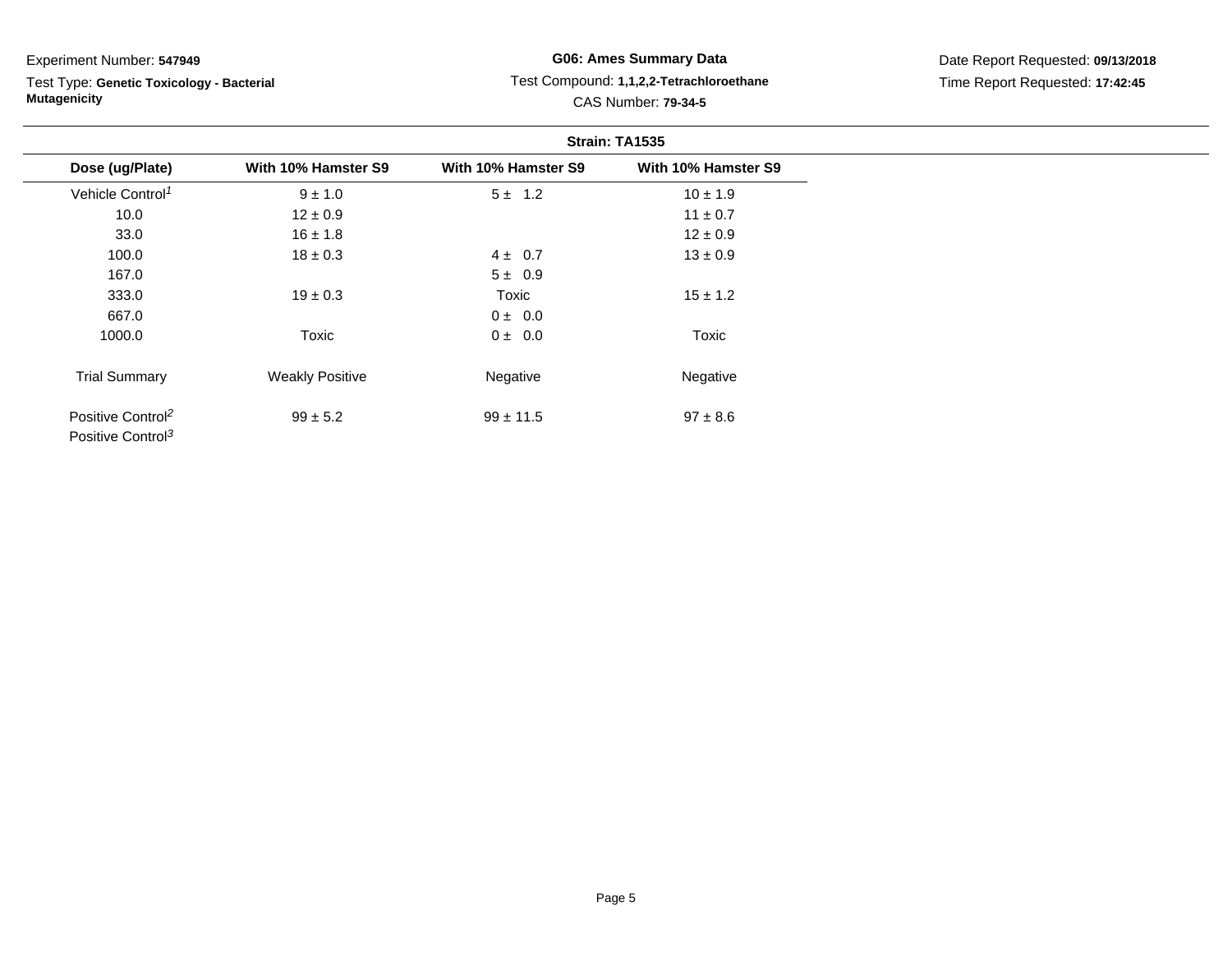Test Type: **Genetic Toxicology - Bacterial Mutagenicity**

# **G06: Ames Summary Data** Test Compound: **1,1,2,2-Tetrachloroethane**CAS Number: **79-34-5**

|                               |                   |                   | Strain: TA1537         |                        |                     |
|-------------------------------|-------------------|-------------------|------------------------|------------------------|---------------------|
| Dose (ug/Plate)               | <b>Without S9</b> | <b>Without S9</b> | <b>With 10% Rat S9</b> | <b>With 10% Rat S9</b> | With 10% Hamster S9 |
| Vehicle Control <sup>1</sup>  | $5 \pm 0.9$       | 1.5<br>6 ±        | $9 \pm 0.3$            | $16 \pm 3.4$           | $8 \pm 1.2$         |
| 10.0                          | $4 \pm 0.9$       | 6 ±<br>0.9        | $7 \pm 0.3$            | $19 \pm 3.7$           | $8 \pm 1.2$         |
| 33.0                          | $5 \pm 0.6$       | $9 +$<br>1.5      | $5 \pm 0.6$            | $12 \pm 2.2$           | $6 \pm 0.3$         |
| 100.0                         | $2 \pm 1.0$       | 2.9<br>7 ±        | $9 \pm 2.0$            | $18 \pm 1.3$           | $7 \pm 0.7$         |
| 333.0                         | $2 \pm 0.3$       | $8 \pm$<br>3.0    | $8 \pm 0.3$            | $15 \pm 1.5$           | $4 \pm 0.6$         |
| 1000.0                        | Toxic             | 11 $\pm$<br>1.8   | $2 \pm 1.0$            | $12 \pm 3.4$           | $0 \pm 0.0$         |
| <b>Trial Summary</b>          | Negative          | Negative          | Negative               | Negative               | Negative            |
| Positive Control <sup>2</sup> |                   |                   | $53 \pm 2.9$           | $128 \pm 22.7$         | $175 \pm 13.5$      |
| Positive Control <sup>4</sup> | $900 \pm 17.8$    | $790 \pm 203.5$   |                        |                        |                     |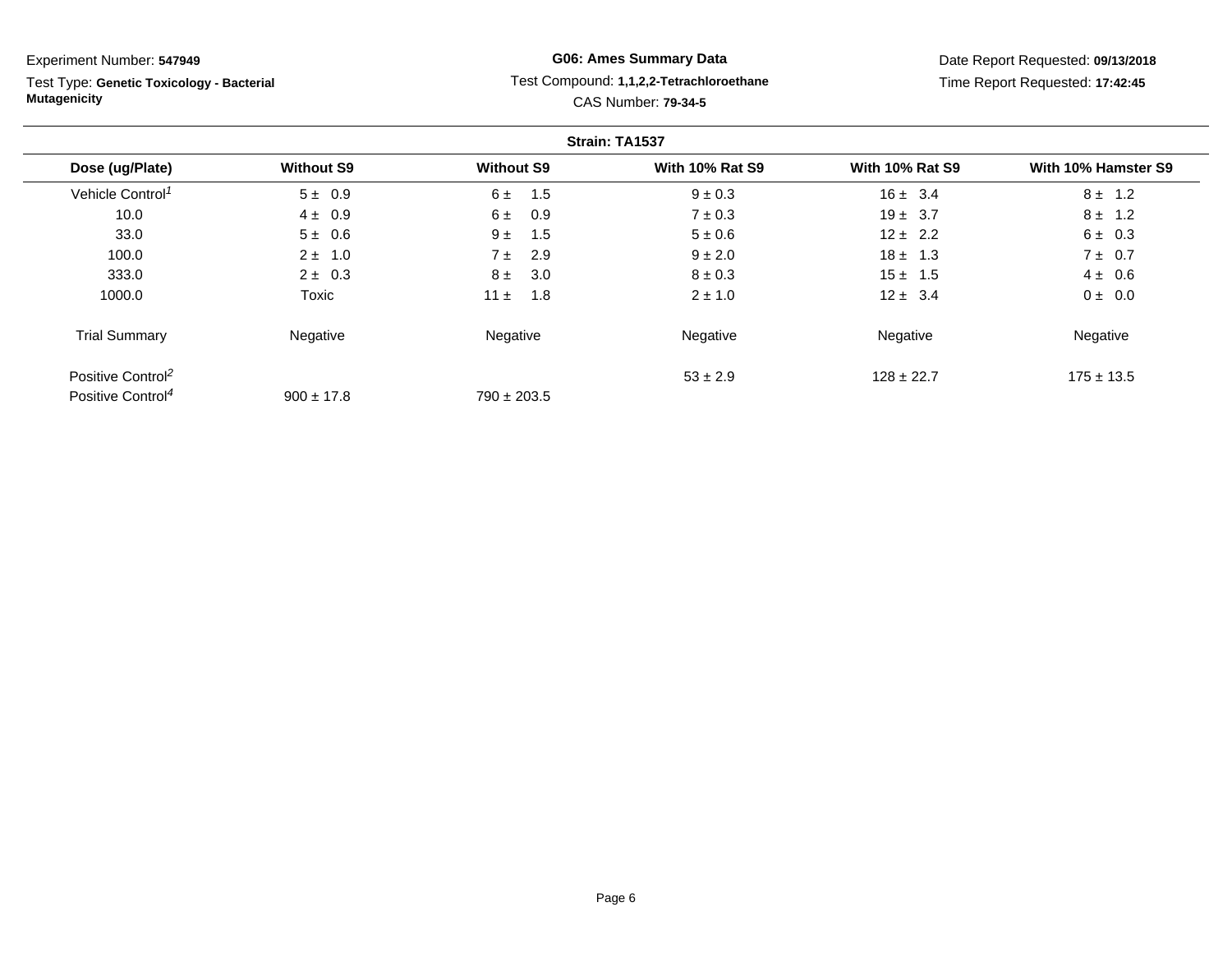Test Type: **Genetic Toxicology - Bacterial Mutagenicity**

# **G06: Ames Summary Data** Test Compound: **1,1,2,2-Tetrachloroethane**CAS Number: **79-34-5**

Date Report Requested: **09/13/2018**Time Report Requested: **17:42:45**

#### **Strain: TA1537**

| Dose (ug/Plate)               | With 10% Hamster S9 |
|-------------------------------|---------------------|
| Vehicle Control <sup>1</sup>  | $11 \pm 1.8$        |
| 10.0                          | $13 \pm 1.7$        |
| 33.0                          | $10 \pm 0.9$        |
| 100.0                         | $14 \pm 2.3$        |
| 333.0                         | $12 \pm 3.2$        |
| 1000.0                        | $16 \pm 2.0$        |
| <b>Trial Summary</b>          | Negative            |
| Positive Control <sup>2</sup> | $371 \pm 45.5$      |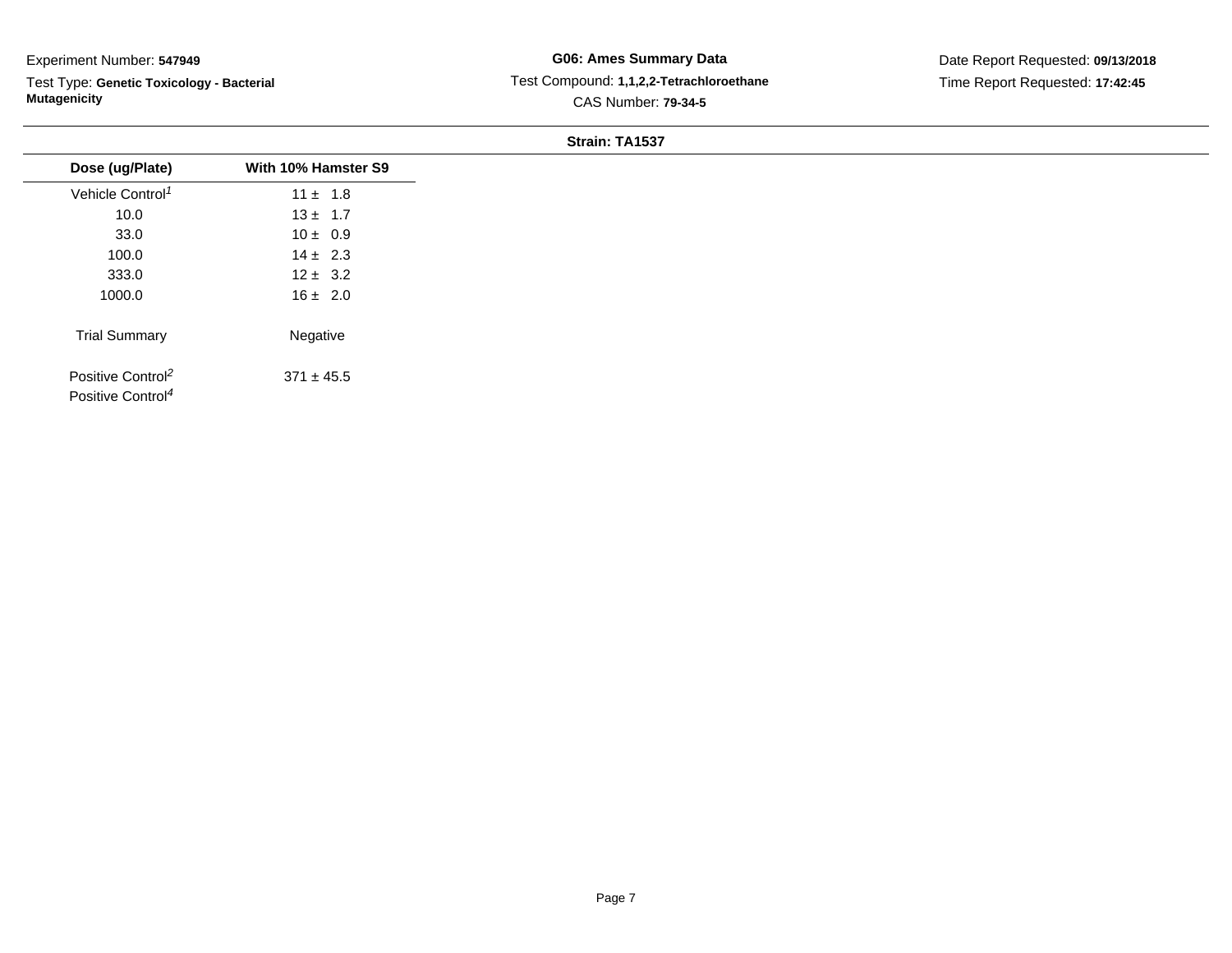Test Type: **Genetic Toxicology - Bacterial Mutagenicity**

# **G06: Ames Summary Data** Test Compound: **1,1,2,2-Tetrachloroethane**CAS Number: **79-34-5**

|                               |                   |                   | <b>Strain: TA98</b>    |                        |                     |
|-------------------------------|-------------------|-------------------|------------------------|------------------------|---------------------|
| Dose (ug/Plate)               | <b>Without S9</b> | <b>Without S9</b> | <b>With 10% Rat S9</b> | <b>With 10% Rat S9</b> | With 10% Hamster S9 |
| Vehicle Control <sup>1</sup>  | $19 \pm 2.0$      | $26 \pm 2.6$      | $24 \pm 4.0$           | $38 \pm 3.8$           | $21 \pm 1.0$        |
| 10.0                          | $14 \pm 2.6$      | $26 \pm 3.5$      | $20 \pm 1.2$           | $43 \pm 5.9$           | $22 \pm 0.6$        |
| 33.0                          | $23 \pm 0.9$      | $31 \pm 1.2$      | $26 \pm 4.9$           | $43 \pm 1.2$           | $20 \pm 3.8$        |
| 100.0                         | $17 \pm 1.3$      | $27 \pm 2.6$      | $19 \pm 1.2$           | $36 \pm 5.2$           | $21 \pm 2.6$        |
| 333.0                         | $19 \pm 1.9$      | $27 \pm 1.0$      | $16 \pm 0.7$           | $36 \pm 6.1$           | $25 \pm 3.3$        |
| 1000.0                        | $10 \pm 0.3$      | $24 \pm 5.0$      | $2 \pm 0.5$            | $10 \pm 4.2$           | $3 \pm 1.0$         |
| <b>Trial Summary</b>          | Negative          | Negative          | Negative               | Negative               | Negative            |
| Positive Control <sup>2</sup> |                   |                   | $412 \pm 9.2$          | $533 \pm 85.0$         | $1975 \pm 45.7$     |
| Positive Control <sup>5</sup> | $290 \pm 24.2$    | $349 \pm 36.7$    |                        |                        |                     |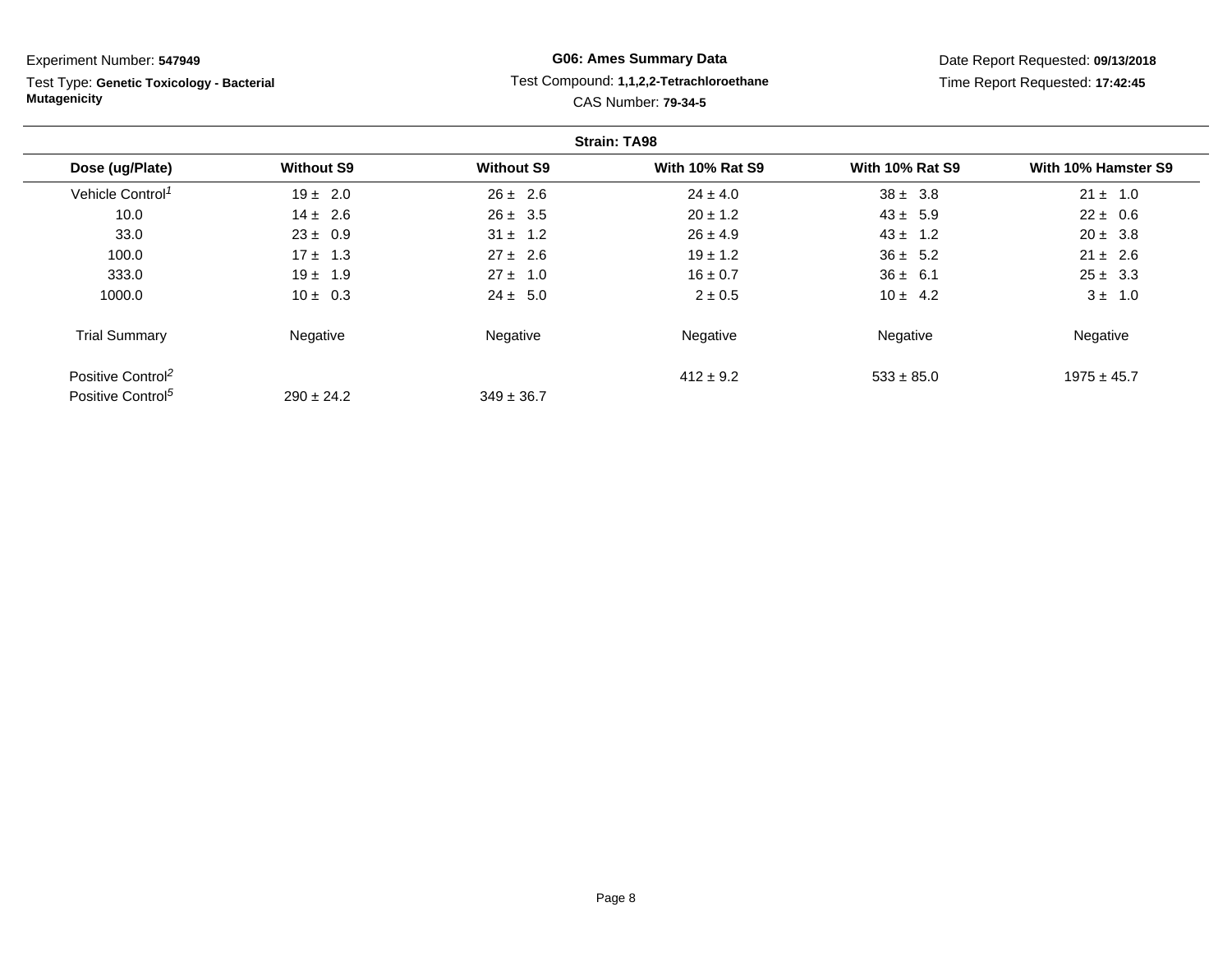Test Type: **Genetic Toxicology - Bacterial Mutagenicity**

# **G06: Ames Summary Data** Test Compound: **1,1,2,2-Tetrachloroethane**CAS Number: **79-34-5**

#### **Strain: TA98**

| Dose (ug/Plate)<br>Vehicle Control <sup>1</sup><br>10.0<br>33.0<br>100.0<br>333.0<br>1000.0<br><b>Trial Summary</b> |                     |
|---------------------------------------------------------------------------------------------------------------------|---------------------|
|                                                                                                                     | With 10% Hamster S9 |
|                                                                                                                     | $30 \pm 3.5$        |
|                                                                                                                     | $37 \pm 4.6$        |
|                                                                                                                     | $31 \pm 3.6$        |
|                                                                                                                     | $34 \pm 2.0$        |
|                                                                                                                     | $38 \pm 1.9$        |
|                                                                                                                     | $6 \pm 2.8$         |
|                                                                                                                     | Negative            |
| Positive Control <sup>2</sup><br>Positive Control <sup>5</sup>                                                      | $2285 \pm 288.6$    |